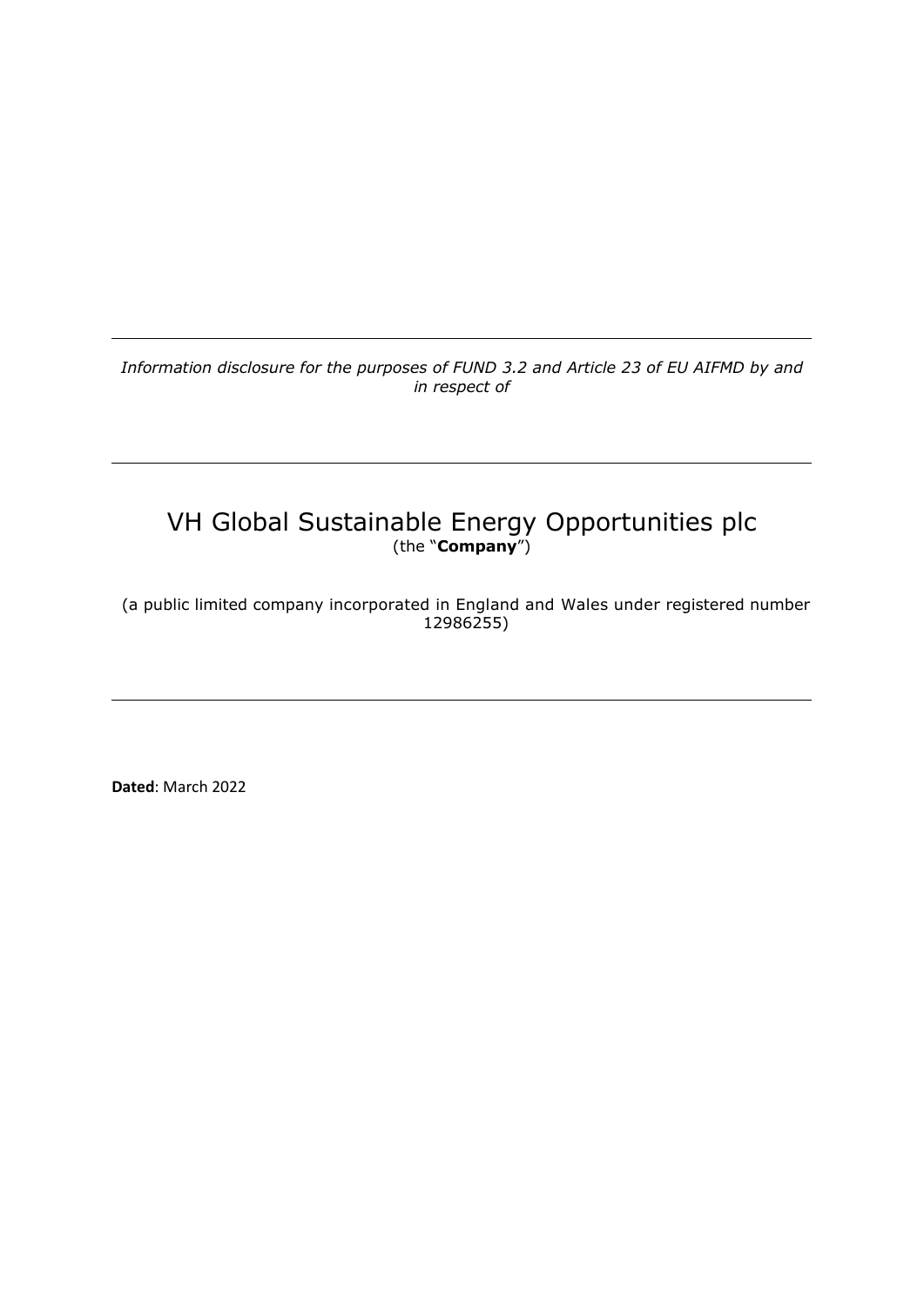## **DEFINITIONS AND INTERPRETATION**

*This section of the Document sets out the meaning of certain defined terms used in the Document and makes provisions regarding the interpretation of certain references in the Document.*

## 1. **Definitions**

In this Document, the following capitalised terms shall have the following meanings:

| "AIF"                                | an alternative investment fund (or AIF)<br>for the purposes of and as defined in<br>AIFMD.                                                                                                                                                                                            |
|--------------------------------------|---------------------------------------------------------------------------------------------------------------------------------------------------------------------------------------------------------------------------------------------------------------------------------------|
| "AIFM"                               | an alternative investment fund manager<br>(or AIFM) for the purposes of and as<br>defined in AIFMD or EU AIFMD (as the<br>context requires) or G10 Capital Limited, as<br>AIFM of the Company (as the context<br>requires).                                                           |
| "AIFMD"                              | the UK version of Directive 2011/61/EU of<br>the European Parliament and of the<br>Council of 8 June 2011 on Alternative<br>Investment Fund Managers as it forms part<br>of the law of England and Wales by virtue<br>of the EUWA, as amended by UK legislation<br>from time to time. |
| "Annual Report"                      | the Company's latest annual report, which<br>is available on the Website.                                                                                                                                                                                                             |
| "Appointed Representative"           | a firm who runs regulated activities and<br>acts as an agent for a firm directly<br>authorised by the Financial Conduct<br>Authority.                                                                                                                                                 |
| "Document"                           | this Investor Disclosure Document.                                                                                                                                                                                                                                                    |
| "EU"                                 | the European Union.                                                                                                                                                                                                                                                                   |
| "EU AIFMD"                           | Directive 2011/61/EU of the European<br>Parliament and of the Council of 8 June<br>2011 on Alternative Investment Fund<br>Managers.                                                                                                                                                   |
| "EUWA"                               | the European Union (Withdrawal) Act<br>2018.                                                                                                                                                                                                                                          |
| "FUND"                               | the Investment Funds Sourcebook of the<br>FCA Rules.                                                                                                                                                                                                                                  |
| "Investment Adviser or Victory Hill" | Victory Hill Capital Advisors LLP which is<br>an Appointed Representative of the AIFM.                                                                                                                                                                                                |
| "Investment Advisory Agreement"      | investment<br>the<br>advisory<br>agreement<br>between the Company, the AIFM and<br>Victory Hill.                                                                                                                                                                                      |
| "Prospectus"                         | the most recently published prospectus of<br>the Company, as amended or<br>supplemented by any Supplementary<br>Prospectus from time to time, issued or to                                                                                                                            |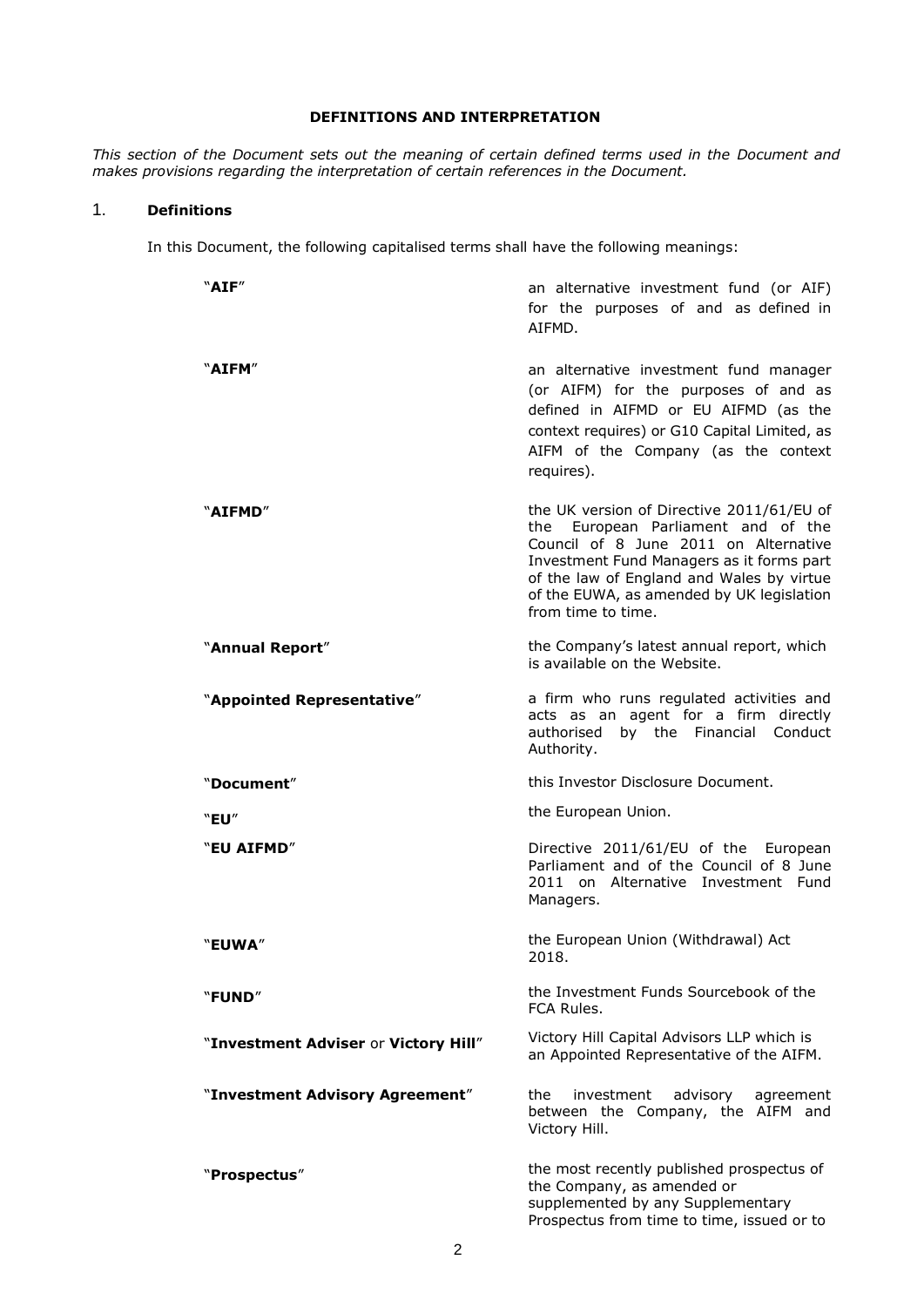be issued by the Company, which may be found on the Website.

#### "**Supplementary Prospectus**" a supplementary prospectus submitted under section 87G of FSMA, which, if applicable, may be found on the Website.

"**Website**" www.vh-gseo.com.

Certain other terms are defined in this Document.

### 2. **Interpretation**

References to any statute or statutory provision, directive or regulation will include any subordinate legislation or regulatory technical standards made under it and will be construed as including references to such statute, statutory provision, directive, regulation and/or subordinate legislation.

Unless the context otherwise requires and except as varied or otherwise specified in this Document, words and expressions contained in this Document shall bear the same meaning as in the Prospectus provided that, if there is any conflict between words defined in this Document and the Prospectus, this Document shall prevail.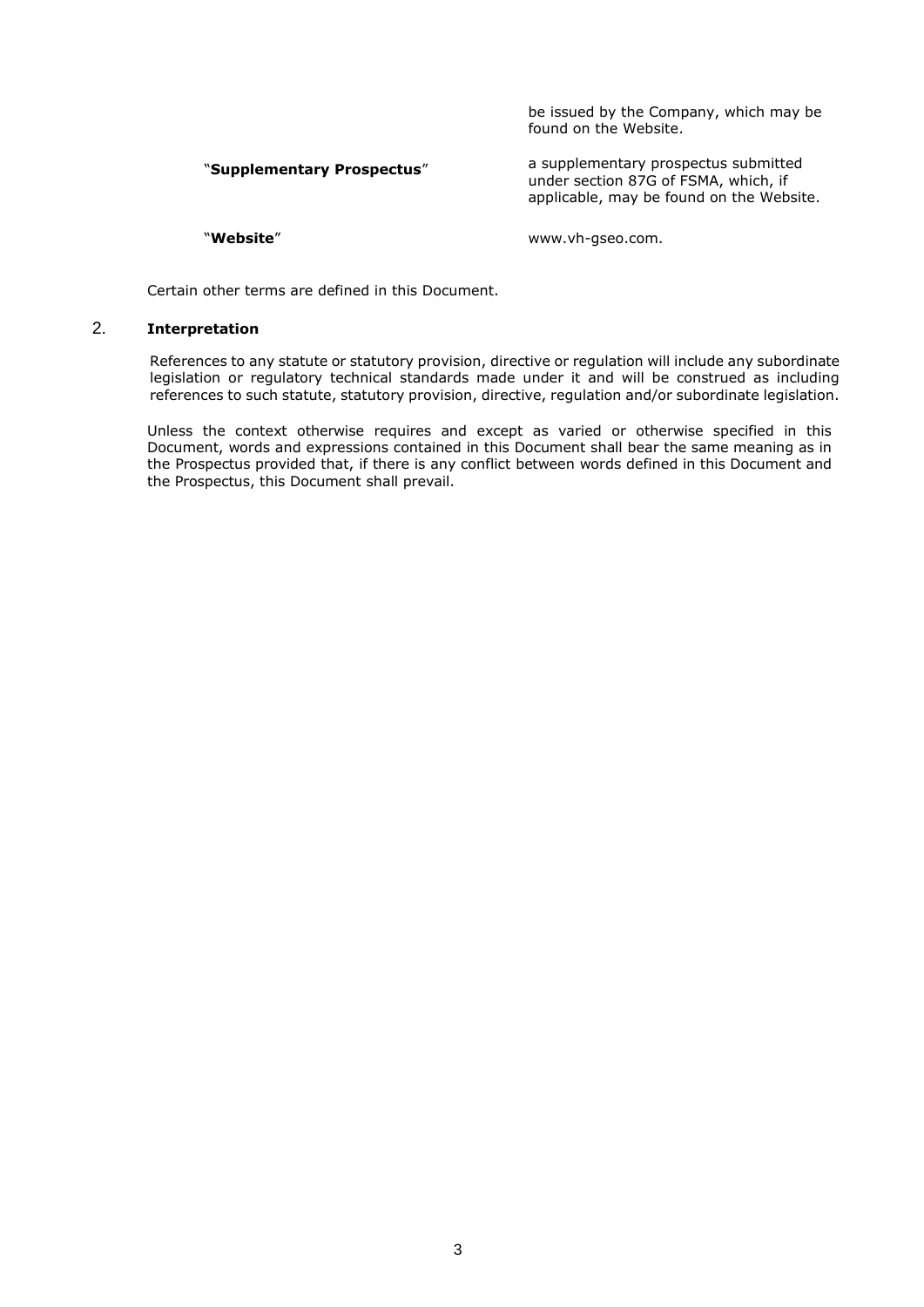#### **GENERAL**

#### 1. **Purpose of this Document**

This Document, when read together with the Prospectus, is intended to satisfy the requirements to make certain particular information available to investors in the Company before they invest, in accordance with the requirements of FUND 3.2 and Article 23 of EU AIFMD in respect of the Company. It is not being issued for any other purpose and, to the fullest extent permitted under applicable law and regulation, the Company, the AIFM and the Investment Adviser, and their directors will not be responsible to persons other than the Shareholders for their use of this Document, nor will they be responsible to any person (including the Shareholders) for any use which they may make of this Document other than to provide information to invest in the Shares.

As such, the AIFM will make this Document available to each prospective investor in the UK and in each EEA member state where the Company is marketed before that investor invests in the Company.

This Document does not purport to provide complete details of the Company and potential investors should not solely rely upon this Document when determining whether to make an investment.

Furthermore, investors should refer to the risks and disclaimers contained within the Annual Report.

Further information relating to the Company can be found on the Website.

# 2. **Material Changes**

The AIFM shall inform investors of any material changes to the information contained in this Document in accordance with AIFMD and EU AIFMD, as applicable.

The latest version of this Document is available for inspection on the Website.

Existing investors in the Company who make further investments in the Company should ensure that they obtain and review the latest version of this Document prior to making such further investments.

#### 3. **Regulatory status of the Company and the AIFM**

VH Global Sustainable Energy Opportunities plc (the "**Company**") is an alternative investment fund (or "**AIF**") for the purposes of and as defined in AIFMD and EU AIFMD and the Company has appointed G10 Capital Limited (the "**AIFM**"), to act as its alternative investment fund manager. The AIFM is authorised and regulated by the Financial Conduct Authority (the "**FCA**") as a "full scope UK AIFM" for the purposes of AIFMD.

The Shares are admitted to listing on the premium segment of the Official List and to trading on the Main Market. The Company is subject to the Articles, the Listing Rules, the Disclosure Guidance and Transparency Rules, the Market Abuse Regulation, the Act and FSMA.

The provisions of the Articles are binding on the Company and Shareholders. The Articles set out the respective rights and restrictions attaching to the Shares. These rights and restrictions apply equally to all Shareholders. All Shareholders are entitled to the benefit of, and are bound by and are deemed to have notice of, the Articles. The Articles are governed by English law.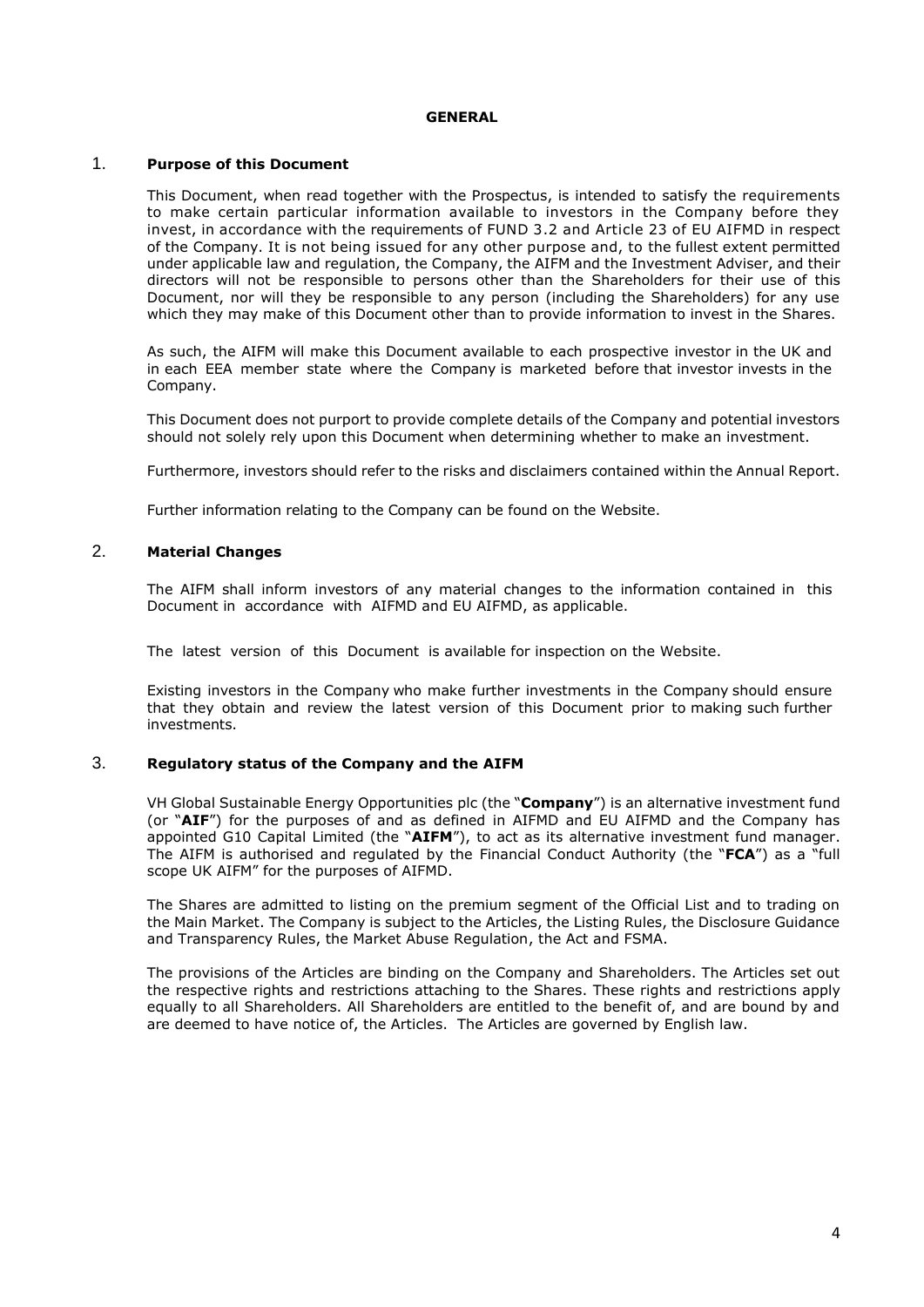# **AIFMD AND EU AIFMD DISCLOSURES**

| <b>Regulatory Reference</b>             |                       | <b>Disclosure Requirement</b>                                                                                             | <b>Disclosure or Location of Relevant</b><br><b>Disclosure</b>                                                                                                                                                                                                                                          |
|-----------------------------------------|-----------------------|---------------------------------------------------------------------------------------------------------------------------|---------------------------------------------------------------------------------------------------------------------------------------------------------------------------------------------------------------------------------------------------------------------------------------------------------|
| <b>EU AIFMD</b><br><b>Article</b><br>23 | <b>FUND</b><br>3.2.2R |                                                                                                                           |                                                                                                                                                                                                                                                                                                         |
| 1(a)                                    | 1(a)                  | A description<br>of<br>the<br>investment strategy and<br>objectives of the AIF                                            | The Company's investment strategy and<br>objectives are set out in the Annual<br>Report.                                                                                                                                                                                                                |
| 1(a)                                    | 1(b)                  | If the AIF is a feeder AIF,<br>information on where the<br>master AIF is established                                      | N/A                                                                                                                                                                                                                                                                                                     |
| 1(a)                                    | 1(c)                  | If the AIF is a fund of<br>funds,<br>information<br>on<br>the<br>where<br>underlying<br>funds are established             | N/A                                                                                                                                                                                                                                                                                                     |
| 1(a)                                    | 1(d)                  | A description of the types of<br>assets in which the AIF may<br>invest                                                    | The types of assets in which the<br>Company may invest is described in the<br>Company's investment policy, which is<br>set out in the Annual Report.                                                                                                                                                    |
| 1(a)                                    | 1(e)                  | The investment techniques<br>that the AIF, or the AIFM on<br>behalf of the AIF, may<br>employ and all associated<br>risks | The way in which the Company's portfolio<br>of assets is managed by the AIFM is<br>governed by its investment policy and<br>other rules set from time to time by the<br>Company's board of directors ("the<br>Board").                                                                                  |
|                                         |                       |                                                                                                                           | The principal risks currently facing the<br>Company in this respect are set out<br>under the heading "Principal Risks and<br>Uncertainties" in the Annual Report.                                                                                                                                       |
| 1(a)                                    | 1(f)                  | Any applicable investment<br>restrictions                                                                                 | The Company's investment restrictions<br>are described within its investment<br>policy, which is set out in the Annual<br>Report.                                                                                                                                                                       |
| 1(a)                                    | 1(g)                  | The<br>circumstances<br>in<br>which the AIF may use<br>leverage                                                           | The circumstances in which the Company<br>may use leverage as well as the types<br>and sources of leverage permitted and<br>the associated risks, and the restrictions                                                                                                                                  |
|                                         | 1(h)                  | The types and sources of<br>leverage permitted and<br>associated risks                                                    | on the use of leverage are described<br>within its investment policy, which is set<br>out in the Annual Report.                                                                                                                                                                                         |
|                                         | 1(I)                  | Any restrictions on the<br>use of leverage and any<br>collateral<br>and<br>asset<br>reuse arrangements                    | There are no collateral and asset reuse<br>arrangements.                                                                                                                                                                                                                                                |
| 1(a)                                    | 1(j)                  | The maximum level of<br>leverage which the AIFM is<br>entitled to employ on behalf<br>of the AIF                          | Although the restrictions set forth in the<br>Company's investment policy (as set out<br>within the Annual Report) will be<br>complied with, in accordance with AIFMD<br>the AIFM has set maximum limits on the<br>use of leverage of 275% under the gross<br>method (representing the aggregate of all |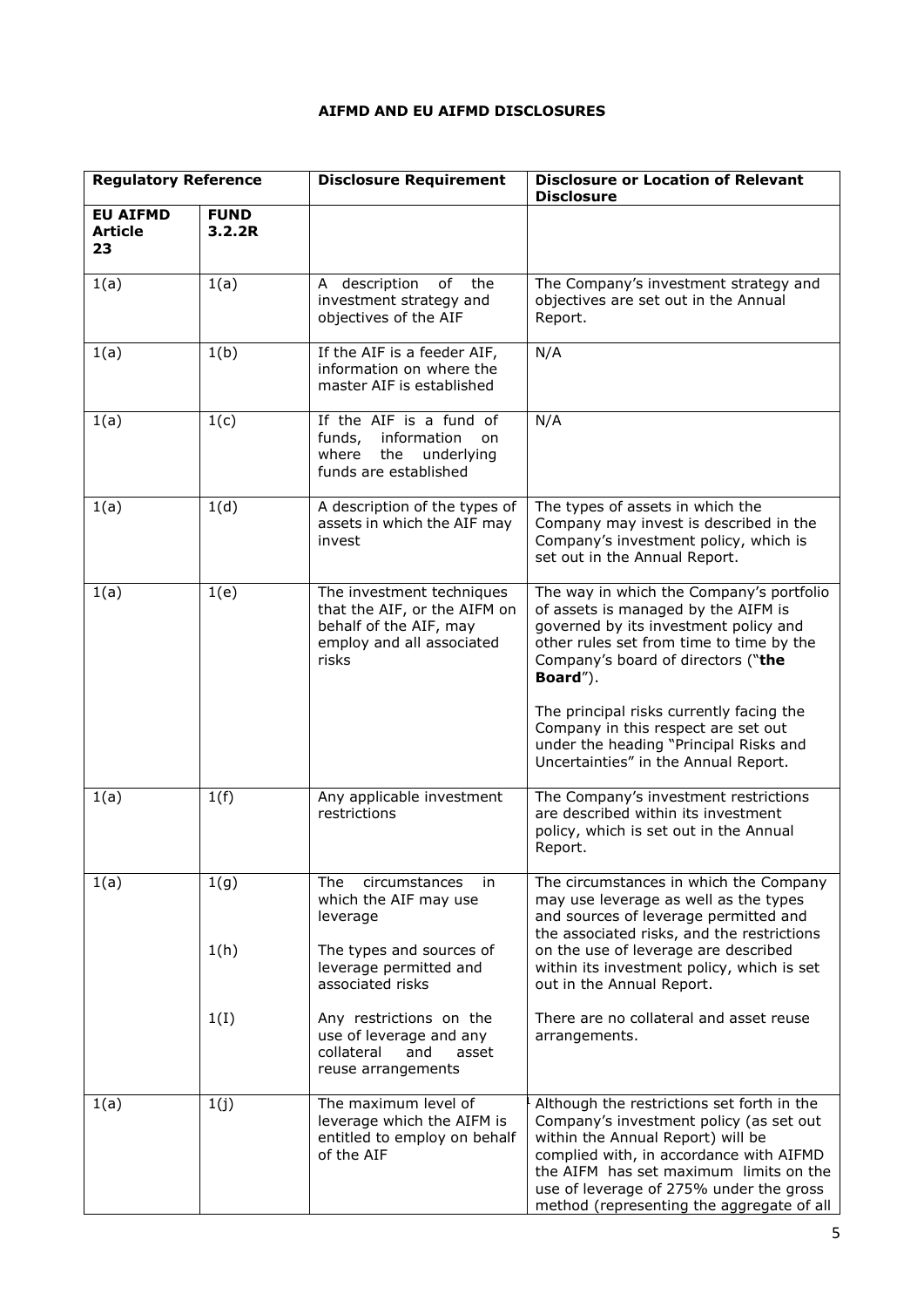|      |                |                                                                                                                                                                                                                                                                                                                                                                                              | the Company's exposures other than cash<br>balances held in Sterling) and 275%<br>under the commitment method (which<br>takes into account the effect of different<br>treatment of certain cash and cash<br>equivalent items and of offsetting<br>instruments between eligible assets to<br>reflect netting and hedging arrangements<br>in line with regulatory requirements).                                                                                                                                                                                                                                                                                                                                                                                                                                                                                                                                                                                                                                                                                                                                                                                                                                                                                                                                                                                                                                                                                                                                                                                                                                                                                                                                    |
|------|----------------|----------------------------------------------------------------------------------------------------------------------------------------------------------------------------------------------------------------------------------------------------------------------------------------------------------------------------------------------------------------------------------------------|-------------------------------------------------------------------------------------------------------------------------------------------------------------------------------------------------------------------------------------------------------------------------------------------------------------------------------------------------------------------------------------------------------------------------------------------------------------------------------------------------------------------------------------------------------------------------------------------------------------------------------------------------------------------------------------------------------------------------------------------------------------------------------------------------------------------------------------------------------------------------------------------------------------------------------------------------------------------------------------------------------------------------------------------------------------------------------------------------------------------------------------------------------------------------------------------------------------------------------------------------------------------------------------------------------------------------------------------------------------------------------------------------------------------------------------------------------------------------------------------------------------------------------------------------------------------------------------------------------------------------------------------------------------------------------------------------------------------|
| 1(b) | $\overline{2}$ | A description of the<br>procedures by which the<br>AIF may change its<br>investment strategy or<br>investment policy, or both                                                                                                                                                                                                                                                                | Material changes to the Company's<br>investment strategy and policy can only<br>be made with the approval of<br>Shareholders. In considering what is a<br>material change, the Company must have<br>regard to the cumulative effect of any<br>changes since Shareholders last had the<br>opportunity to vote. In certain<br>circumstances FCA approval may also<br>need to be obtained, where a change is<br>considered to be material under AIFMD.                                                                                                                                                                                                                                                                                                                                                                                                                                                                                                                                                                                                                                                                                                                                                                                                                                                                                                                                                                                                                                                                                                                                                                                                                                                               |
| 1(c) | 3              | A description of the main<br>legal implications of the<br>contractual relationship<br>entered into for the<br>purpose of investment,<br>including information on<br>jurisdiction, the applicable<br>law and the existence or<br>absence of any legal<br>instruments providing for<br>the recognition and<br>enforcement of<br>judgements in the<br>territory where the AIF is<br>established | The issue of new Shares by the<br>Company, either by way of a fresh issue<br>of Shares or by way of the sale of Shares<br>from treasury, is subject to the requisite<br>Shareholder authorities being in place<br>and all Listing Rule and Prospectus<br>Regulation Rule requirements having<br>been met. Shares can also be bought in<br>the open market through a stockbroker<br>or other financial intermediary.<br>The agreement between the Shareholders<br>and the Company for the acquisition of<br>Shares is governed by English law and,<br>by purchasing Shares, Shareholders<br>agree that the courts of England have<br>exclusive jurisdiction to settle any<br>disputes. Investors who acquire Shares<br>will do so subject to the Articles. The<br>liability of Shareholders for the debts and<br>other obligations of the Company is<br>limited to the amount unpaid, if any, on<br>the Shares held by them. All<br>communications in connection with the<br>purchase of Shares will be in English.<br>The UK has acceded to the Hague<br>Convention on Choice of Courts<br>Agreements 2005 (the "Hague<br>Convention") which applies between the<br>EU member states, Montenegro,<br>Denmark, Mexico, Singapore and the UK<br>and provides for the recognition of<br>foreign judgments in respect of contracts<br>which contain an exclusive jurisdiction<br>clause. The Hague Convention does not,<br>however, extend to contracts containing<br>non-exclusive jurisdiction clauses, which<br>typically permit the more dominant party<br>to the contract to sue in the court of their<br>choice while restricting the right of the<br>less dominant party to the courts of a<br>single country. |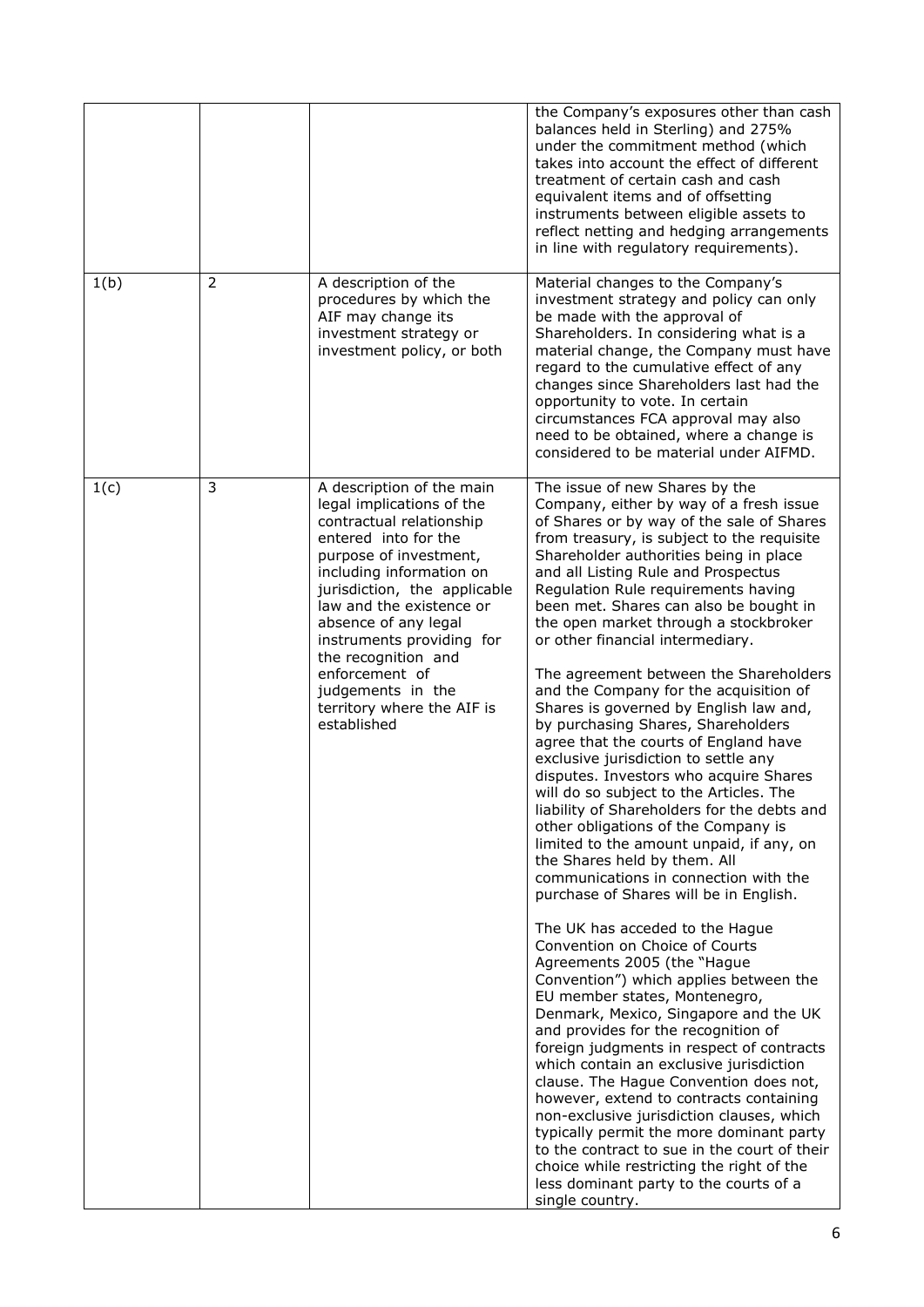| 1(d) | $\overline{4}$ | The identity of the AIFM,                        | <b>AIFM</b>                                                                     |
|------|----------------|--------------------------------------------------|---------------------------------------------------------------------------------|
|      |                | the AIF's depositary, the                        |                                                                                 |
|      |                | auditor and any other<br>service providers and a | G10 Capital Limited.                                                            |
|      |                | description of their duties                      | The AIFM provides alternative investment                                        |
|      |                | and the investors' rights                        | fund management services to the                                                 |
|      |                |                                                  | Company.                                                                        |
|      |                |                                                  | <b>Investment Adviser</b>                                                       |
|      |                |                                                  | Victory Hill Capital Advisors LLP.                                              |
|      |                |                                                  | The AIFM and the Company have                                                   |
|      |                |                                                  | appointed the Investment Adviser to                                             |
|      |                |                                                  | provide investment advice and other<br>operational, monitoring and asset        |
|      |                |                                                  | management services to them.                                                    |
|      |                |                                                  | <b>Depositary</b>                                                               |
|      |                |                                                  | Apex Depositary (UK) Limited.                                                   |
|      |                |                                                  |                                                                                 |
|      |                |                                                  | The Depositary is responsible for<br>safekeeping, cashflow monitoring and       |
|      |                |                                                  | oversight services in accordance with                                           |
|      |                |                                                  | AIFMD.                                                                          |
|      |                |                                                  | The Depositary may not use or reuse the                                         |
|      |                |                                                  | Company's securities or other                                                   |
|      |                |                                                  | investments without the prior consent of<br>the Company.                        |
|      |                |                                                  |                                                                                 |
|      |                |                                                  | <b>Auditor</b>                                                                  |
|      |                |                                                  | BDO UK LLP.                                                                     |
|      |                |                                                  | The auditor provides audit services to the                                      |
|      |                |                                                  | Company and is responsible for auditing<br>the Company's annual financial       |
|      |                |                                                  | statements and for providing its report to                                      |
|      |                |                                                  | Shareholders in the Annual Report.                                              |
|      |                |                                                  | <b>Administrator</b>                                                            |
|      |                |                                                  | Apex Fund and Corporate Services (UK)                                           |
|      |                |                                                  | Limited.                                                                        |
|      |                |                                                  | The Administrator provides day to day                                           |
|      |                |                                                  | administration of the Company and acts                                          |
|      |                |                                                  | as company-secretary and administrator<br>to the Company including, maintaining |
|      |                |                                                  | accounts, preparing interim and annual                                          |
|      |                |                                                  | accounts of the Company and calculating<br>the Net Asset Value.                 |
|      |                |                                                  |                                                                                 |
|      |                |                                                  | <b>Corporate Broker and Financial</b><br><b>Adviser</b>                         |
|      |                |                                                  | Numis Securities Limited                                                        |
|      |                |                                                  | Numis provides corporate broking and                                            |
|      |                |                                                  | associated financial advisory services to                                       |
|      |                |                                                  | the Company.                                                                    |
|      |                |                                                  | Registrar                                                                       |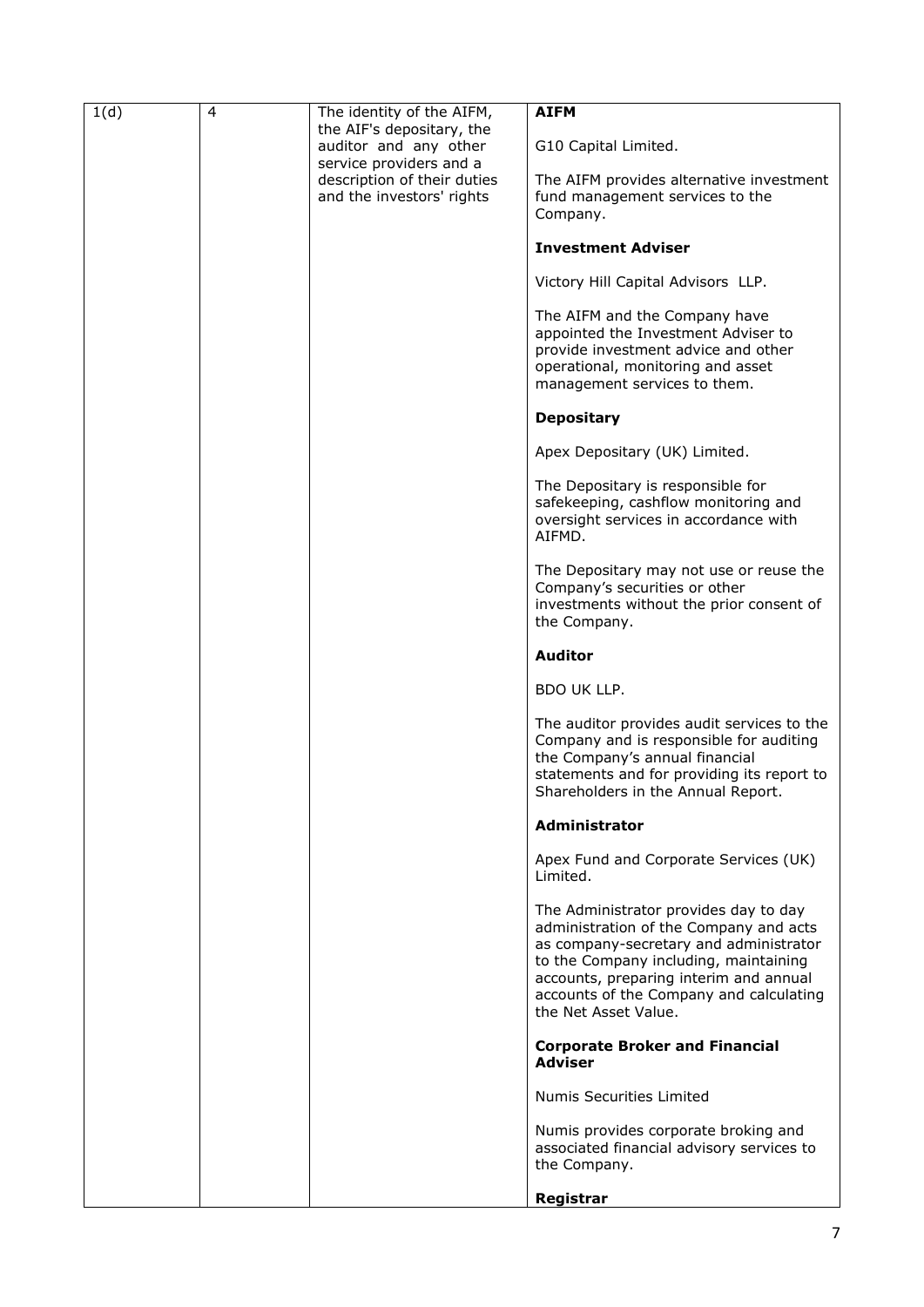|      |                |                                                                                                                                                                                          | Computershare Investor Services PLC.                                                                                                                                                                                                                                                                                |
|------|----------------|------------------------------------------------------------------------------------------------------------------------------------------------------------------------------------------|---------------------------------------------------------------------------------------------------------------------------------------------------------------------------------------------------------------------------------------------------------------------------------------------------------------------|
|      |                |                                                                                                                                                                                          | The Registrar maintains the Company's<br>register of members and undertakes<br>related services.                                                                                                                                                                                                                    |
|      |                |                                                                                                                                                                                          | Absent a direct contractual relationship<br>between a particular Shareholder and the<br>Company and/or any of its service<br>providers, including, without limitation,<br>the AIFM, the Investment Adviser, the<br>Depositary and the Auditors,<br>Shareholders will have no direct rights<br>against such persons. |
| 1(e) | 5              | A description of how the<br>AIFM complies with the<br>requirements referred to in<br><b>IPRU-INV 11.3.11G</b><br>(professional negligence)<br>relating to professional<br>liability risk | The AIFM covers potential professional<br>liability risks resulting from its activities<br>as AIFM by holding professional<br>indemnity insurance against liability<br>arising from professional negligence<br>which is appropriate to the risks covered,<br>in accordance with the AIFM Rules.                     |
| 1(f) | 6              | A description of:                                                                                                                                                                        |                                                                                                                                                                                                                                                                                                                     |
| 1(f) | 6(a)           | Any AIFM management<br>function delegated by the<br><b>AIFM</b>                                                                                                                          | N/A                                                                                                                                                                                                                                                                                                                 |
| 1(f) | 6(b)           | Any safe-keeping function<br>delegated by the depositary                                                                                                                                 | N/A                                                                                                                                                                                                                                                                                                                 |
| 1(f) | 6(c)           | identity<br>of<br><b>The</b><br>each<br>delegate appointed in<br>accordance with FUND<br>3.10 (Delegation)                                                                               | N/A                                                                                                                                                                                                                                                                                                                 |
| 1(f) | 6(d)           | Any conflicts of interest that<br>may arise from such<br>delegations                                                                                                                     | N/A                                                                                                                                                                                                                                                                                                                 |
| 1(g) | $\overline{7}$ | A description of the AIF's<br>valuation procedure and of<br>the pricing methodology for<br>valuing assets, including<br>the methods used in valuing                                      | The Company's approach to the valuation<br>of its portfolio of assets is set out in the<br>Notes to the Financial Statements of the<br>Annual Report.                                                                                                                                                               |
|      |                | any hard-to-value assets, in<br>line with FUND 3.9<br>(Valuation)                                                                                                                        | The Administrator is responsible for<br>calculating the NAV which is presented to<br>the AIFM and the Board for their approval<br>and adoption.                                                                                                                                                                     |
|      |                |                                                                                                                                                                                          | The calculations are carried out on a<br>quarterly basis as at 31 March, 30 June,<br>30 September and 31 December each<br>year, based on valuations provided by<br>the Investment Adviser, or by an<br>independent valuer if one is appointed by<br>the Board.                                                      |
|      |                |                                                                                                                                                                                          | The Board reviews the operating and<br>financial assumptions, including the<br>discount rates, used in the valuation of<br>the Company's underlying portfolio and<br>approves them based on the                                                                                                                     |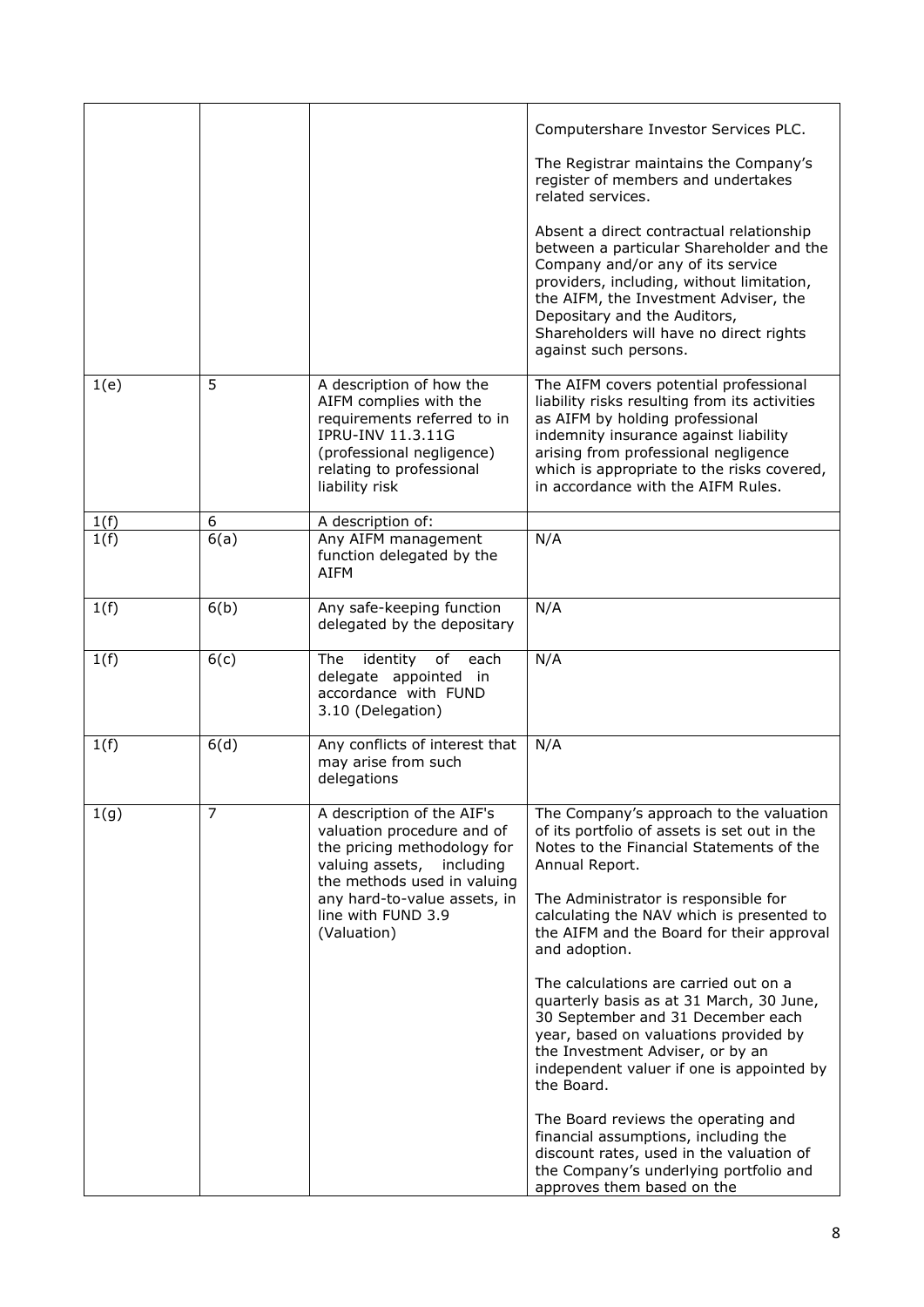|      |   |                                                                                                                                                                                                                             | recommendation of the AIFM and the<br>Investment Adviser.                                                                                                                                                                                                                                                                                                                                                                                                                                                       |
|------|---|-----------------------------------------------------------------------------------------------------------------------------------------------------------------------------------------------------------------------------|-----------------------------------------------------------------------------------------------------------------------------------------------------------------------------------------------------------------------------------------------------------------------------------------------------------------------------------------------------------------------------------------------------------------------------------------------------------------------------------------------------------------|
|      |   |                                                                                                                                                                                                                             | As part of the annual audit, the Auditor<br>reviews the valuation model used by the<br>Investment Adviser, including the<br>discount rate.                                                                                                                                                                                                                                                                                                                                                                      |
|      |   |                                                                                                                                                                                                                             | The Board may determine that the<br>Company shall temporarily suspend the<br>determination of the Net Asset Value per<br>Share when the prices of any<br>investments owned by the Company<br>cannot be promptly or accurately<br>ascertained. However, in view of the<br>nature of the Company's investments,<br>the Board does not envisage any<br>circumstances in which valuations will be<br>suspended.                                                                                                     |
|      |   |                                                                                                                                                                                                                             | Any suspension in the calculation of the<br>Net Asset Value will be notified to<br>Shareholders through a Regulatory<br>Information Service as soon as<br>practicable after such suspension occurs.<br>The Company may delay public disclosure<br>of the Net Asset Value to avoid prejudice<br>to its legitimate interests, provided that<br>such delay would not be likely to mislead<br>the public and the Company has put in<br>place appropriate measures to ensure<br>confidentiality of that information. |
| 1(h) | 8 | A description of the AIF's<br>liquidity risk management,<br>including the redemption<br>rights of investors in normal<br>and exceptional<br>circumstances, and the<br>existing redemption<br>arrangements with<br>investors | The AIFM maintains a risk management<br>policy to monitor the liquidity risk of the<br>Company. Shareholders have no right to<br>redeem their Shares from the Company<br>as it is a closed-ended investment<br>company, but may trade their Shares on<br>the secondary market. However, there is<br>no guarantee that there will be a liquid<br>market in the Shares.<br>Further details regarding liquidity risk<br>management is available from the AIFM,                                                     |
|      |   |                                                                                                                                                                                                                             | on request.                                                                                                                                                                                                                                                                                                                                                                                                                                                                                                     |
| 1(i) | 9 | A description of all fees,<br>charges and expenses, and<br>maximum amounts<br>the<br>directly<br>or indirectly<br>borne by investors                                                                                        | For the provision of alternative<br>investment fund management services<br>under the AIFM Agreement, the AIFM is<br>entitled to receive a fixed monthly fee of<br>£5,000, exclusive of VAT.                                                                                                                                                                                                                                                                                                                     |
|      |   |                                                                                                                                                                                                                             | The Company also reimburses the AIFM<br>for reasonable expenses properly<br>incurred by the AIFM in the performance<br>of its obligations under the AIFM<br>Agreement.                                                                                                                                                                                                                                                                                                                                          |
|      |   |                                                                                                                                                                                                                             | The Investment Advisory Agreement<br>provides that Victory Hill is paid an<br>annual fee to be calculated as<br>percentages of the Company's net assets<br>(1 per cent. on the first £250 million of<br>Net Asset Value, 0.9 per cent. on Net                                                                                                                                                                                                                                                                   |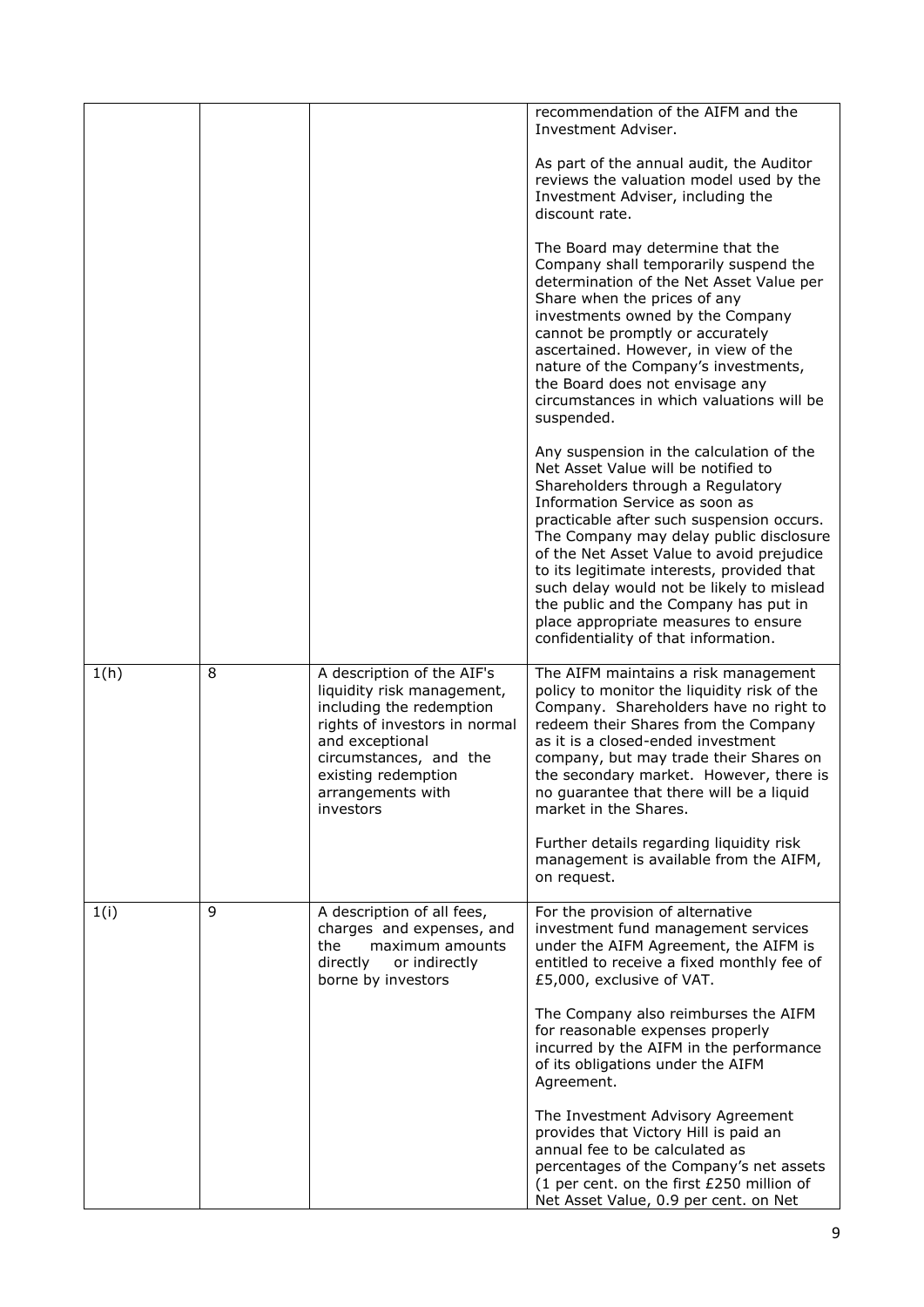|  | Asset Value in excess of £250 million and<br>up to and including £500 million and 0.8<br>per cent. on Net Asset Value in excess of<br>£500 million exclusive of VAT).                                                                                                                                                                                                                                                                                                                                                                                                                                                                                                                                        |
|--|--------------------------------------------------------------------------------------------------------------------------------------------------------------------------------------------------------------------------------------------------------------------------------------------------------------------------------------------------------------------------------------------------------------------------------------------------------------------------------------------------------------------------------------------------------------------------------------------------------------------------------------------------------------------------------------------------------------|
|  | For these purposes "Net Asset Value"<br>shall mean on each day in relation to<br>each class of Shares in issue, the net<br>asset value per Share of that class<br>calculated in accordance with the<br>Company's normal reporting policies from<br>time to time as at that date multiplied by<br>the number of Shares of that class then<br>in issue and excluding, for the avoidance<br>of doubt, any Shares of that class that<br>are held as treasury shares and if no Net<br>Asset Value is calculated for a particular<br>day during the relevant period, the Net<br>Asset Value for that day shall be the most<br>recent Net Asset Value calculated.                                                   |
|  | If, in any financial year, the annual fee<br>paid to the Investment Adviser under the<br>Investment Advisory Agreement exceeds:                                                                                                                                                                                                                                                                                                                                                                                                                                                                                                                                                                              |
|  | £3.5 million, the Investment Adviser<br>has undertaken to apply 8 per cent.<br>of its fee (net of any applicable<br>taxes), subject to a maximum<br>amount of £400,000 to subscribe for<br>Ordinary Shares, provided that if the<br>Ordinary Shares are trading at a<br>premium to the prevailing NAV, the<br>Company, to the extent it is<br>authorised to do so, will issue new<br>Ordinary Shares to the Investment<br>Adviser. If, however, the Ordinary<br>Shares are trading at a discount to<br>the prevailing NAV, no new Ordinary<br>Shares will be issued and the<br>Company will instruct its broker to<br>acquire Ordinary Shares to the value<br>of the relevant portion of the net fee;<br>and |
|  | £2.5 million, the Investment Adviser<br>$\bullet$<br>shall apply 2 per cent. of its fee (net<br>of any applicable taxes), to the<br>payment of a charitable donation to<br>O&C Limited (trading as "Bottletop")<br>or a registered charity aimed at<br>promoting sustainable energy/ the<br>SDGs, as selected by the Investment<br>Adviser, provided that if, following the<br>Investment Adviser's reasonable<br>endeavours, a suitable charity cannot<br>be found, this 2 per cent. portion of<br>the net fee will be applied to the<br>subscription for, or acquisition of<br>Ordinary Shares in accordance as<br>described above.                                                                        |
|  | The Company will also incur ongoing<br>annual expenses which will include fees<br>paid to the other service providers as well                                                                                                                                                                                                                                                                                                                                                                                                                                                                                                                                                                                |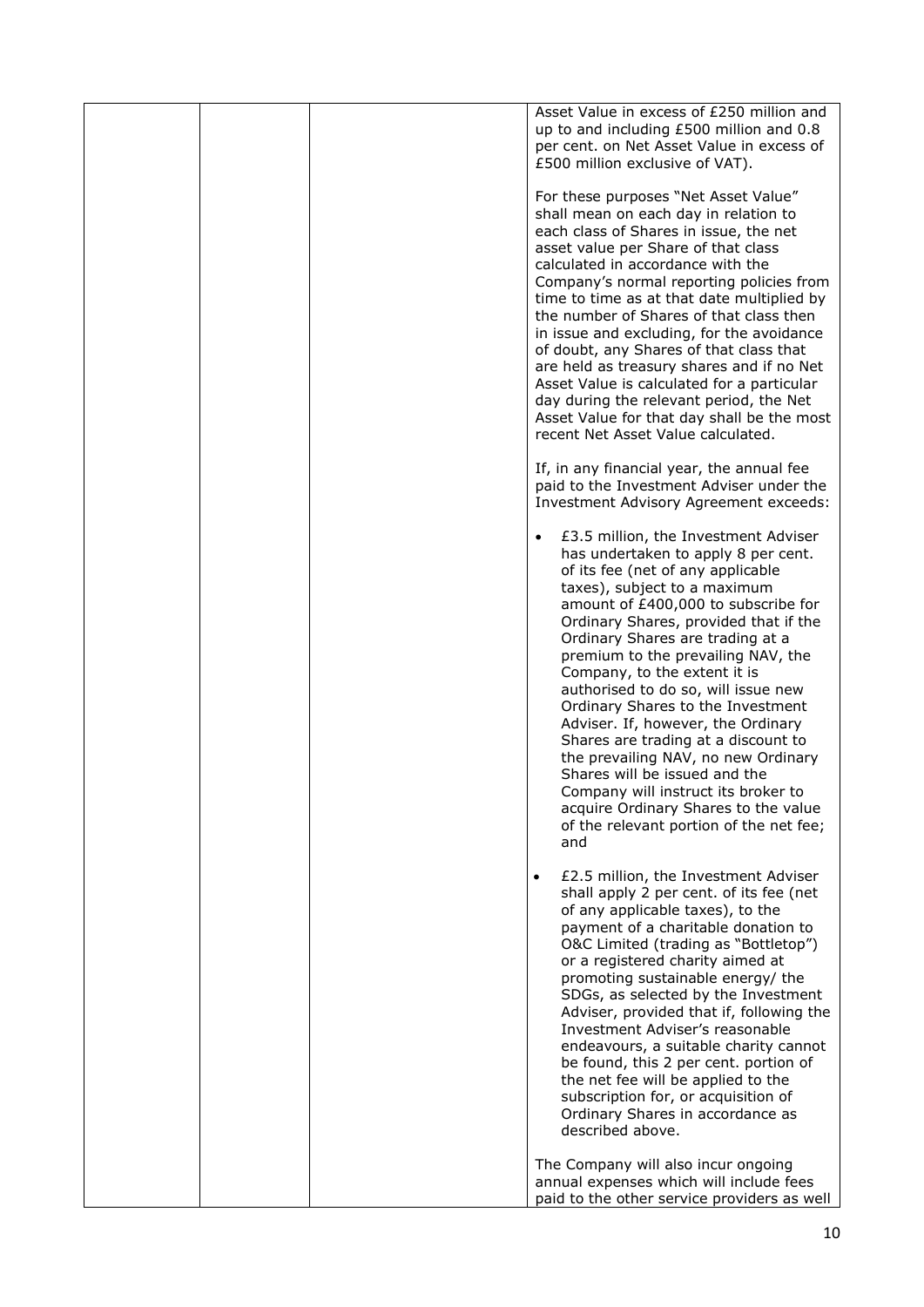|      |    |                                                                           | as legal fees, broker commissions,<br>directors' fees and other professional<br>services fees in addition to other<br>expenses. The Company's ongoing<br>charges (including the fees summarised<br>above) for the period to 31 December<br>2021 was 1.42%.<br>Shareholders do not bear any fees,<br>charges and expenses directly, other than<br>any fees, charges and expenses incurred<br>as a consequence of acquiring,<br>transferring, redeeming or otherwise<br>selling Shares.                                                                                                                                                                                                                                                                                                                                                                                                                                                                                                                                                                                                                                                                                                                                                                                                                                                                                                                                                                                                                                             |
|------|----|---------------------------------------------------------------------------|-----------------------------------------------------------------------------------------------------------------------------------------------------------------------------------------------------------------------------------------------------------------------------------------------------------------------------------------------------------------------------------------------------------------------------------------------------------------------------------------------------------------------------------------------------------------------------------------------------------------------------------------------------------------------------------------------------------------------------------------------------------------------------------------------------------------------------------------------------------------------------------------------------------------------------------------------------------------------------------------------------------------------------------------------------------------------------------------------------------------------------------------------------------------------------------------------------------------------------------------------------------------------------------------------------------------------------------------------------------------------------------------------------------------------------------------------------------------------------------------------------------------------------------|
| 1(j) | 10 | A description of how the<br>AIFM ensures a fair<br>treatment of investors | The AIFM has procedures, arrangements<br>and policies in place to ensure compliance<br>with the principles more particularly<br>described in AIFM Rules relating to the<br>fair treatment of investors. The principles<br>of treating investors fairly include, but<br>are not limited to:<br>acting in the best interests of the<br>$\bullet$<br>Company and of the Shareholders;<br>ensuring that the investment<br>$\bullet$<br>decisions taken for the account of the<br>Company are executed in accordance<br>with the Company's investment policy<br>and objective and risk profile;<br>ensuring that the interests of any<br>$\bullet$<br>group of Shareholders are not placed<br>above the interests of any other<br>group of Shareholders;<br>ensuring that fair, correct and<br>transparent pricing models and<br>valuation systems are used for the<br>Company;<br>preventing undue costs being charged<br>to the Company and Shareholders;<br>taking all reasonable steps to avoid<br>conflicts of interests and, when they<br>cannot be avoided, identifying,<br>managing, monitoring and, where<br>applicable, disclosing those conflicts<br>of interest to prevent them from<br>adversely affecting the interests of<br>Shareholders; and<br>recognising and dealing with<br>complaints fairly.<br>The AIFM maintains and operates<br>organisational, procedural and<br>administrative arrangements and<br>implements policies and procedures<br>designed to manage actual and potential<br>conflicts of interest. |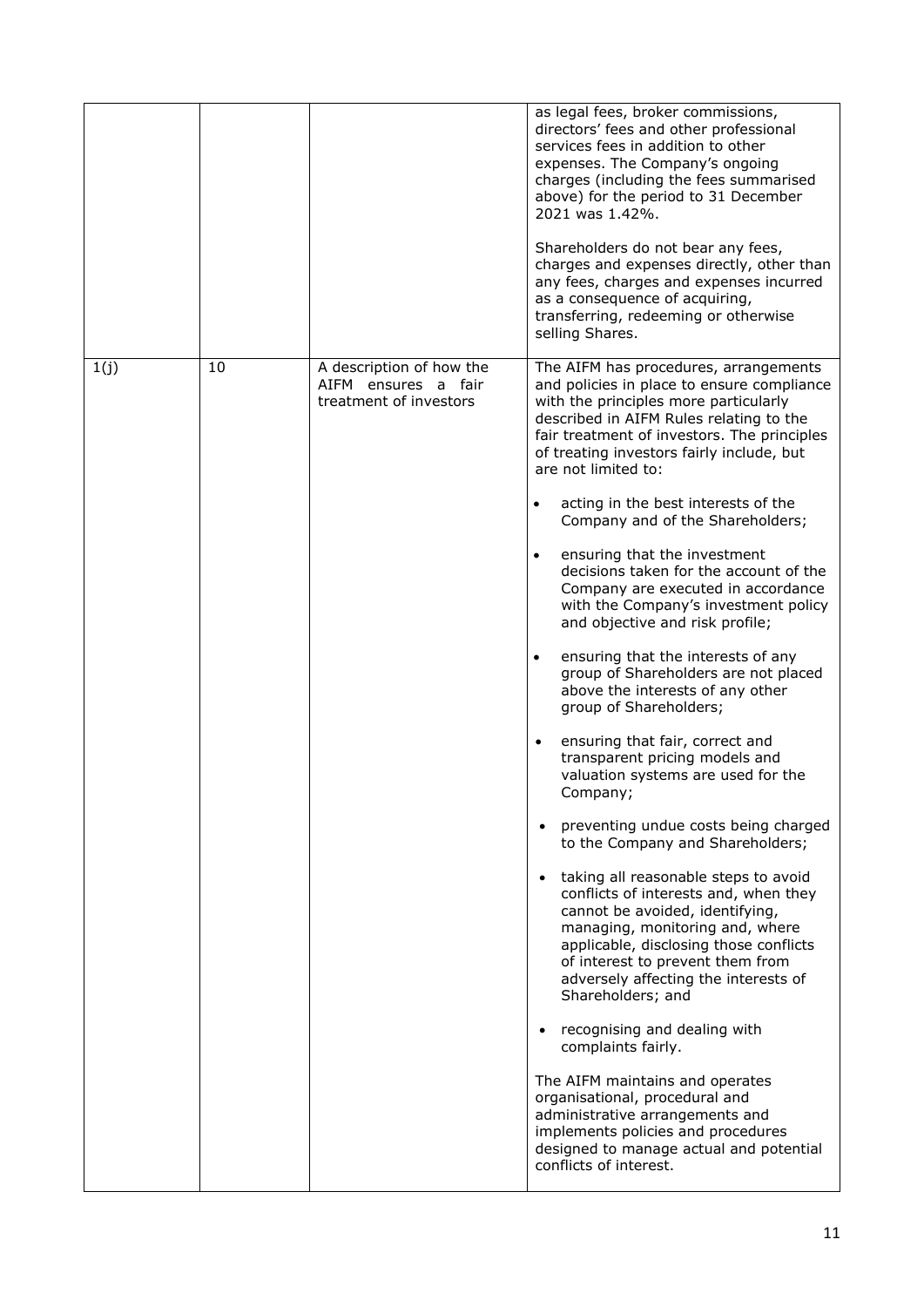| 1(j) | $11(a - c)$     | Preferential treatment or<br>rights                                                                                                                  | As at the date of this Document, no<br>investor has obtained preferential<br>treatment or has the right to obtain<br>preferential treatment in relation to their<br>investment in the Company.                                                                                                                                                                                                                      |
|------|-----------------|------------------------------------------------------------------------------------------------------------------------------------------------------|---------------------------------------------------------------------------------------------------------------------------------------------------------------------------------------------------------------------------------------------------------------------------------------------------------------------------------------------------------------------------------------------------------------------|
| 1(1) | 12              | The procedure and<br>conditions for the issue and<br>sale of units                                                                                   | The issue of new Shares by the<br>Company, either by way of a fresh issue<br>of Shares or by way of the sale of Shares<br>from treasury, is subject to the requisite<br>Shareholder authorities being in place<br>and all Listing Rule and Prospectus<br>Regulation Rule requirements having<br>been met. Shares can also be bought in<br>the open market through a stockbroker<br>or other financial intermediary. |
| 1(m) | 13              | the latest net asset value of<br>the AIF or the latest market<br>price of the unit or share of<br>the AIF, in line with FUND<br>3.9 (Valuation)      | The Net Asset Value per Share is<br>published quarterly via an RIS<br>announcement and can be found on the<br>National Storage Mechanism at:<br>https://www.fca.org.uk/markets/primary-<br>markets/regulatory-disclosures/national-<br>storage-mechanism.                                                                                                                                                           |
| 1(k) | 14              | The latest annual report, in<br>line with FUND 3.3 (Annual<br>report of an AIF)                                                                      | The Company's latest Annual Report is<br>available on the Website.                                                                                                                                                                                                                                                                                                                                                  |
| 1(n) | 15              | Where<br>available,<br>the<br>historical performance of<br>the AIF                                                                                   | Details of the Company's historical<br>financial performance are provided in the<br>Annual Report and quarterly factsheets,<br>which are available on the Website.<br>Investors should note that past<br>performance of the Company is not<br>necessarily indicative of future<br>performance. Investors may not get back<br>the amount invested.                                                                   |
| 1(0) | 16a             | The identity of the prime<br>brokerage firm                                                                                                          | N/A                                                                                                                                                                                                                                                                                                                                                                                                                 |
| 1(0) | 16 <sub>b</sub> | A description of any<br>material arrangements of<br>the AIF with its prime<br>brokerage firm and the<br>way any conflicts of<br>interest are managed | N/A                                                                                                                                                                                                                                                                                                                                                                                                                 |
| 1(0) | 16c             | The provision in the<br>with the<br>contract<br>depositary on the possibility<br>of transfer and reuse of AIF<br>assets                              | N/A                                                                                                                                                                                                                                                                                                                                                                                                                 |
| 1(0) | 16d             | Information about any<br>transfer of liability to the<br>primer brokerage firm<br>that may exist                                                     | N/A                                                                                                                                                                                                                                                                                                                                                                                                                 |
| 1(p) | 17              | A description of how and<br>the<br>information<br>when<br>required under FUND                                                                        | In accordance with AIFMD and under<br>FUND 3.2.5R, the AIFM will ensure that<br>the following information in relation to                                                                                                                                                                                                                                                                                            |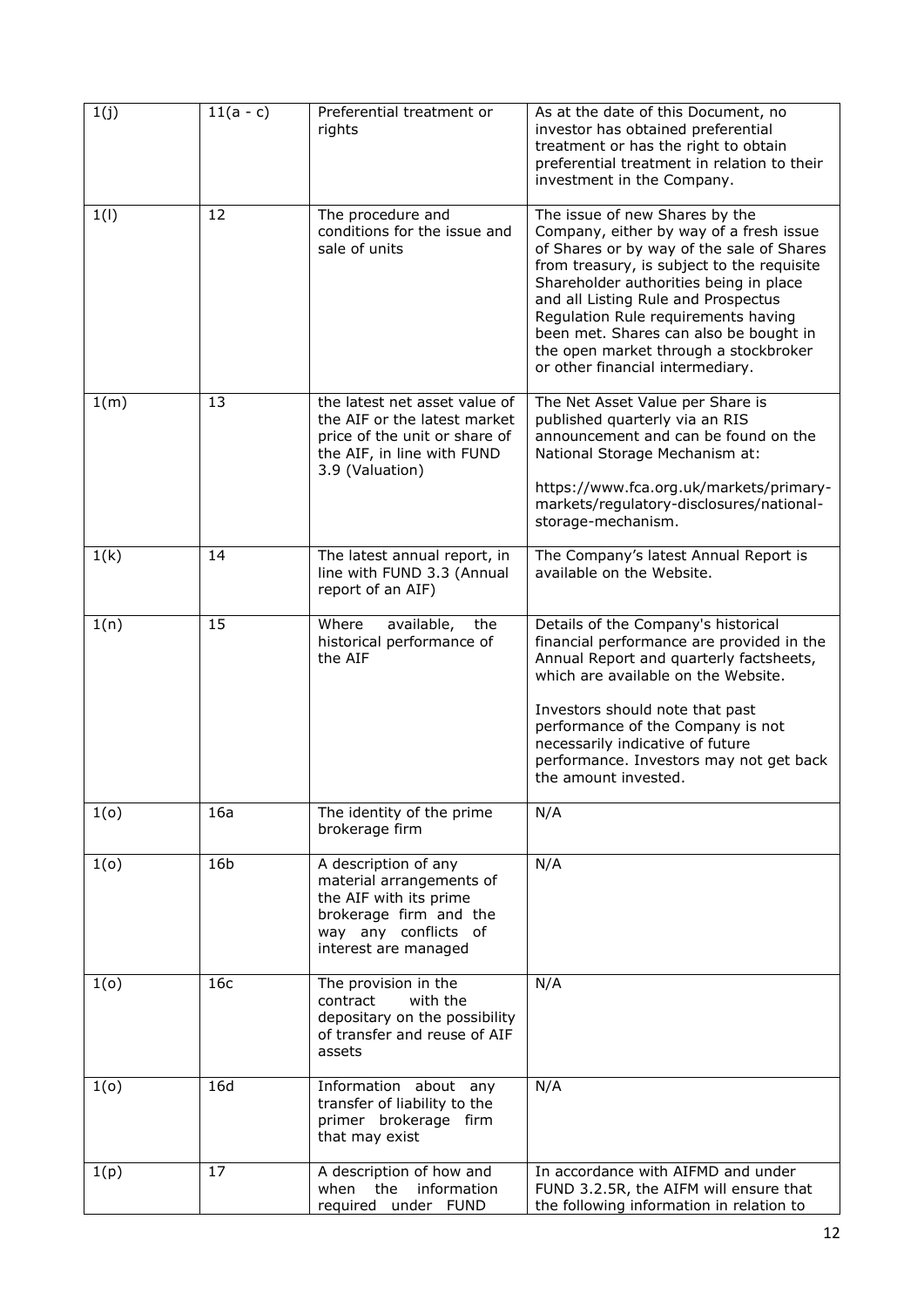|  | 3.2.5R and FUND 3.2.6R<br>will be disclosed | the Company is periodically disclosed:                                                                                                             |
|--|---------------------------------------------|----------------------------------------------------------------------------------------------------------------------------------------------------|
|  |                                             | the percentage of the Company's<br>$\bullet$<br>assets which are subject to special<br>arrangements arising from their<br>illiquid nature;         |
|  |                                             | any new arrangements for managing<br>$\bullet$<br>the liquidity of the Company; and                                                                |
|  |                                             | the current risk profile of the<br>$\bullet$<br>Company and the risk management<br>systems employed by the AIFM to<br>manage those risks.          |
|  |                                             | As at the date of this Document, the<br>Company does not have any assets<br>subject to special arrangements arising<br>from their illiquid nature. |
|  |                                             | The information shall be disclosed, at a<br>minimum, at the same time as the<br>Annual Report is made available.                                   |
|  |                                             | In accordance with AIFMD and under<br>FUND 3.2.6R, the AIFM must disclose on<br>a regular basis:                                                   |
|  |                                             | $(1)$ any change to:                                                                                                                               |
|  |                                             | (a) the maximum level of leverage that<br>the AIFM may employ on behalf of the<br>Company;                                                         |
|  |                                             | (b) any right of reuse of collateral or any<br>guarantee granted under the leveraging<br>arrangement; and                                          |
|  |                                             | (2) the total amount of leverage<br>employed by the Company.                                                                                       |
|  |                                             | The Company will notify Shareholders of<br>any such changes, rights or guarantees<br>without undue delay by issuing an<br>announcement via an RIS. |
|  |                                             | Such information shall also be disclosed,<br>at a minimum, at the same time as the<br>Annual Report is made available.                             |
|  |                                             | Without limitation to the generality of the<br>foregoing, any information required<br>under FUND 3.2.5R and FUND 3.2.6R<br>may be disclosed:       |
|  |                                             | (a) in the Annual Report;                                                                                                                          |
|  |                                             | (b) in factsheets that are made available<br>on the Website;                                                                                       |
|  |                                             | (c) by the Company issuing an<br>announcement via a Regulatory<br>Information Service; or                                                          |